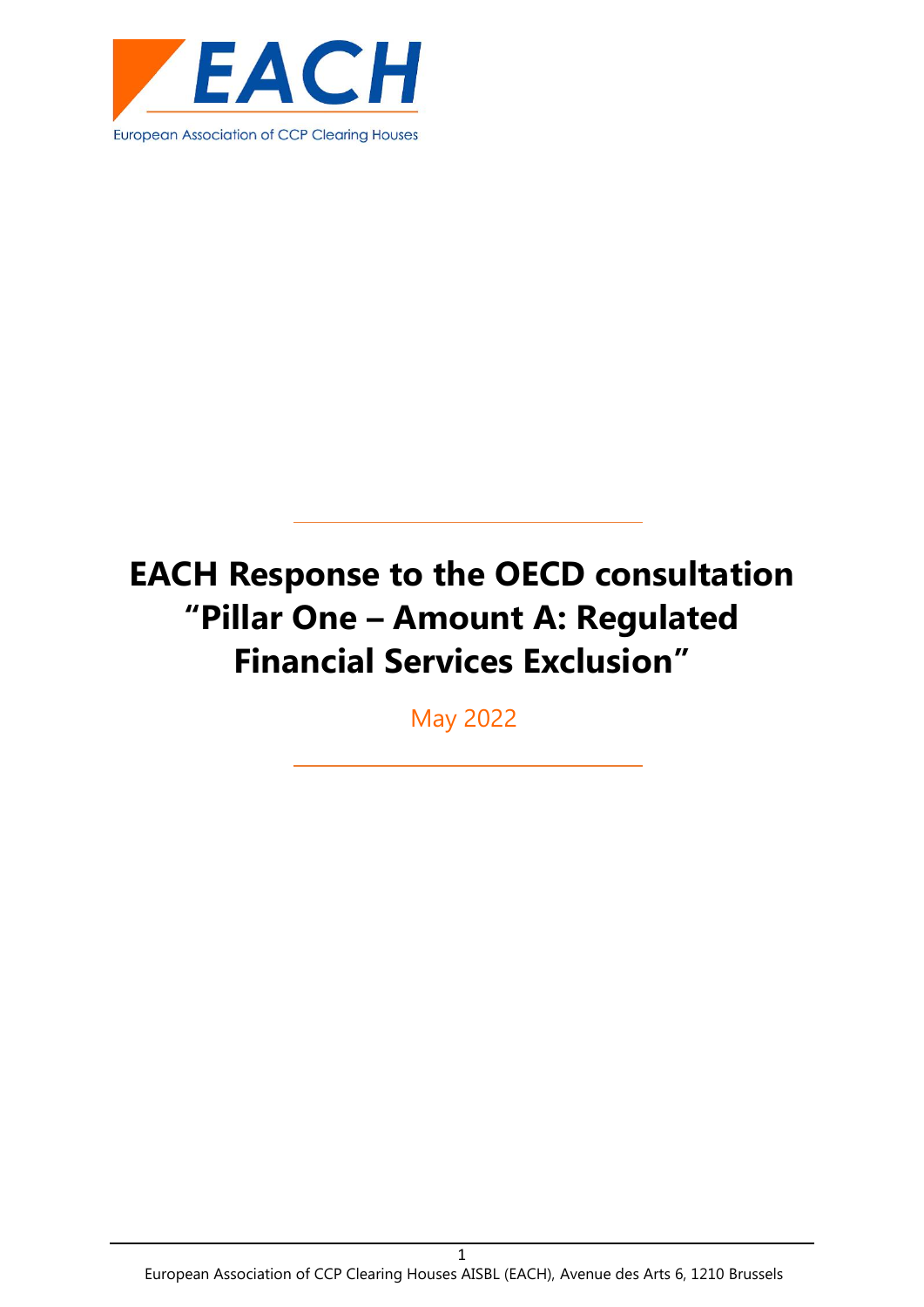## **Introduction**

The European Association of CCP Clearing Houses (EACH) represents the interests of Central Counterparties (CCPs) in Europe since 1992. CCPs are financial market infrastructures that significantly contribute to safer, more efficient and transparent global financial markets. EACH currently has 18 members from 14 different European countries. EACH is registered in the European Union Transparency Register with number 36897011311-96.

EACH appreciates the opportunity to provide feedback to the OECD consultation document "Pillar One – Amount A: Regulated Financial Services Exclusion" (hereinafter called "The consultation").

# **Introduction**

EACH would respectfully suggest **including Markets Infrastructures**, in particular **central counterparties (CCPs)**, **Central Securities Depositories (CSDs)** and **Trading Venues** to the **list of Regulated Financial Institutions**. As a general comment, the associations believe that it is important to ensure a level playing field across the financial sector as a whole. We would suggest that a **definition of Regulated Financial Institution limited to only certain types**  of entities<sup>1</sup> is bound to create competitive distortions across the sector, without sufficient justification for the rest of the sector to be included in the scope of the new taxing right based on the type of activities carried out.

The current OECD definitions of Regulated Financial Services (Depositary Institutions, Mortgage Institutions, Investment Institutions, Insurance Institutions, Asset Managers, Mixed Financial Institutions; and RFI Service Entities) does not seem to recognise Trading Venues, CCPs, and CSDs. Comparably with other financial institutions, these entities are heavily regulated under EU and national laws as they need to hold a licence and are subject to riskbased capital adequacy requirements. We understand that it is not the intention of the OECD to exclude market infrastructure entities since this would create an unlevel playing field with other financial institutions operating similar activities.

More specifically, a **definition of CCP** can be found both in paragraphs 1.8, 1.9 and 1.13 of the CPMI-IOSCO Principles for financial market infrastructures<sup>2</sup>, according to which a CCP "interposes itself between counterparties to contracts traded in one or more financial markets, becoming the buyer to every seller and the seller to every buyer and thereby ensuring the performance of open contracts". CCPs significantly **reduce risks to markets participants** (generally banks) through the multilateral netting of trades and by imposing robust – and, in Europe, **heavily regulated** – **risk management procedures**. CCPs indeed require participants to provide collateral (in the form of initial margin and other financial resources) to cover current and potential future exposures, and may mutualise certain risks through devices such

 $1$  Depositary Institution; Mortgage Institution; Investment Institution; Insurance Institution; Asset Manager; a Mixed Financial Institution; and RFI Service Entity

<sup>2</sup> <https://www.bis.org/cpmi/publ/d101a.pdf>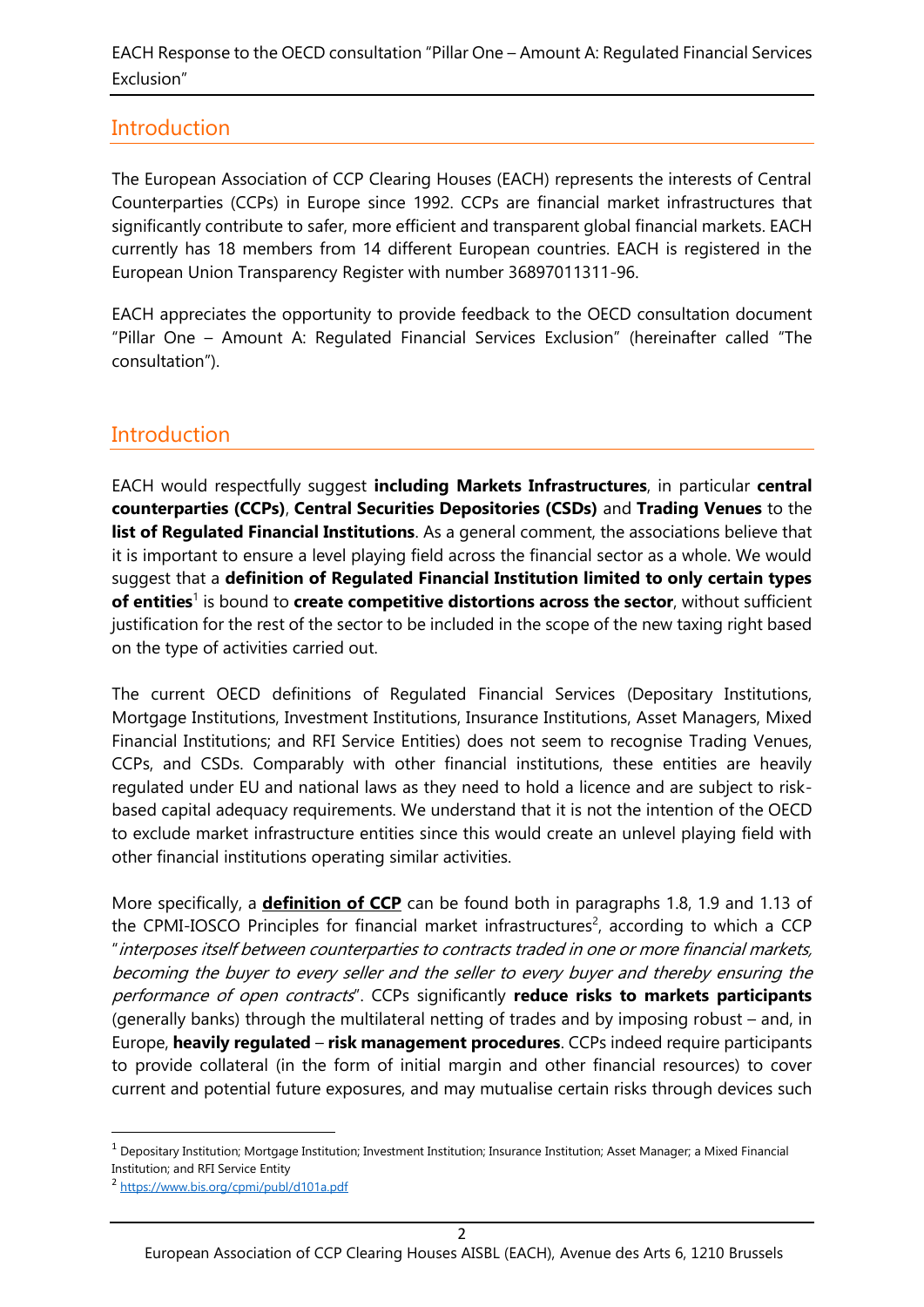as default funds. The main goal of the CCP is therefore that of reducing risks not only to market participants, but they can also **reduce systemic risk in the markets they serve**.

Paragraph 1.11 of the CPMI-IOSCO Principles for financial market infrastructures **defines a**  CSD as an entity that "provides securities accounts, central safekeeping services, and asset services, which may include the administration of corporate actions and redemptions, and plays an important role in helping to ensure the integrity of securities issues (that is, ensure that securities are not accidentally or fraudulently created or destroyed or their details changed)". A CSD can hold securities either in physical form (but immobilised) or in dematerialised form (that is, they exist only as electronic records). The precise activities of a CSD vary based on jurisdiction and market practices (e.g. the activities of a CSD may vary depending on whether it operates in a jurisdiction with a direct or indirect holding arrangement or a combination of both).

Finally, a **trading venue** contribute to financial stability and economic growth by performing three main functions:

- Funding allowing companies to raise capital by listing on public markets;
- Trading and price formation providing investors with the possibility to buy and sell financial instruments in a transparent marketplace by offering price formation;
- Risk management giving companies and investors access to risk management products, such as derivatives cleared in a clearing house.

# EACH proposals

It is our opinion that Market Infrastructures satisfy the three elements indicated in the consultation document of **licensing requirement**, **regulatory capital requirement**, and **activities requirement**.

Concretely, **EACH believes that the best option would be to create a dedicated definition of Market Infrastructures in Schedule G, as follows:**

| <b>EACH proposal</b>                                                                                                                                                                                                                         |
|----------------------------------------------------------------------------------------------------------------------------------------------------------------------------------------------------------------------------------------------|
| Schedule G - Regulated Financial Services                                                                                                                                                                                                    |
| 19. "Regulated Financial Institution" means a<br>Depositary Institution; Mortgage Institution;<br>Investment Institution; Insurance Institution;<br>Asset Manager; a Mixed Financial Institution;<br>and an RFI Service Entity; and a Market |
|                                                                                                                                                                                                                                              |

#### **Table 1**: EACH best option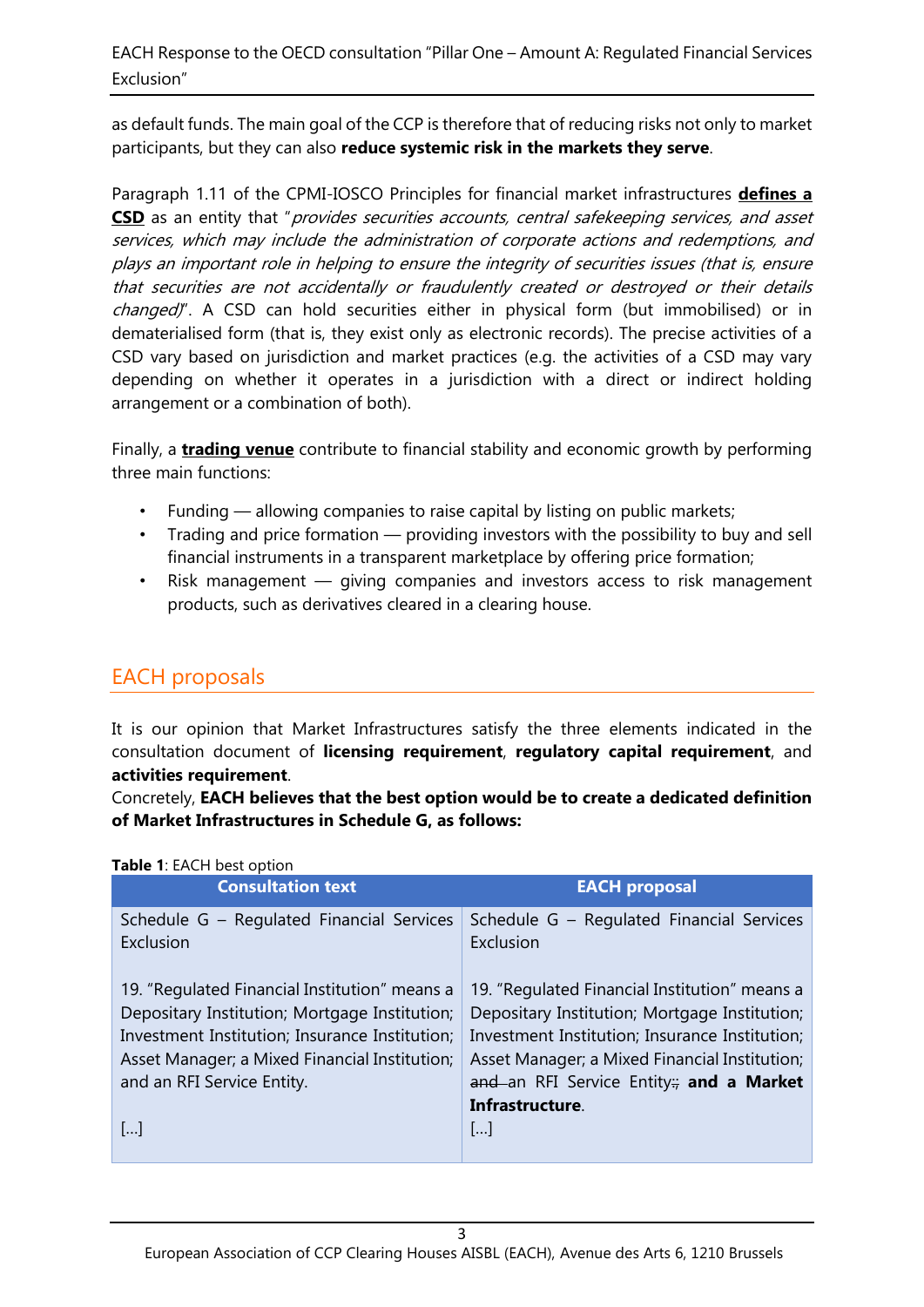| 27. Market Infrastructure means a group                                             |
|-------------------------------------------------------------------------------------|
| entity that:                                                                        |
| a. That is a Central Counterparty as<br>the, CPMI-IOSCO<br>defined<br>$\mathsf{in}$ |
| Principles for financial market                                                     |
| infrastructures, a Central Security<br>Depository as defined in<br>the,             |
| <b>CPMI-IOSCO</b><br><b>Principles</b><br>for                                       |
| financial market infrastructures, or                                                |
| a trading venue defined as an<br>exchange or other multilateral                     |
| trading facilities.                                                                 |
| b. That is licensed to carry on the                                                 |
| activities listed in paragraph (c)<br>under the laws or regulations of              |
| the jurisdiction in which the Group                                                 |
| Entity does that business or, in the                                                |
| case of a Group Entity that does<br>business in a<br>such<br><b>European</b>        |
| Economic Area (EEA)<br><b>Member</b>                                                |
| State, is licensed by a competent<br>authority to carry on such business            |
| in an EEA Member State; and                                                         |
| subject<br>c. That<br>is<br>legal<br>to<br>requirements to hold a minimum           |
| level of capital;                                                                   |
| d. For which the total gross income                                                 |
| attributable to clearing activities,<br>activities,<br>trading<br>settling          |
|                                                                                     |
| activities equals or exceeds [75]<br>per cent of the Group Entity's total           |
| gross income during the Period.                                                     |

As an alternative **second-best option**, **EACH would also support amending the definition of "Investment Institution"** to make a reference to **clearing and settling activities, while amending footnote 15 to explicitly mention TVs, CCPs, and CSDs**. Please see the suggested modifications in the table below.

| <b>Table 2:</b> EACH second best option    |                                            |
|--------------------------------------------|--------------------------------------------|
| <b>Consultation text</b>                   | <b>EACH proposal</b>                       |
| 22. "Investment Institution" means a Group | 22. "Investment Institution" means a Group |
| Entity:                                    | Entity:                                    |
| a. $()$                                    | $d.$ ()                                    |
| b. $()$                                    | e. $()$                                    |
| c. For which the total gross income        | f. For which the total gross income        |
| attributable to one or more of the         | attributable to one or more of the         |
| following activities equals or exceeds     | following activities equals or exceeds     |

**Table 2**: EACH second best option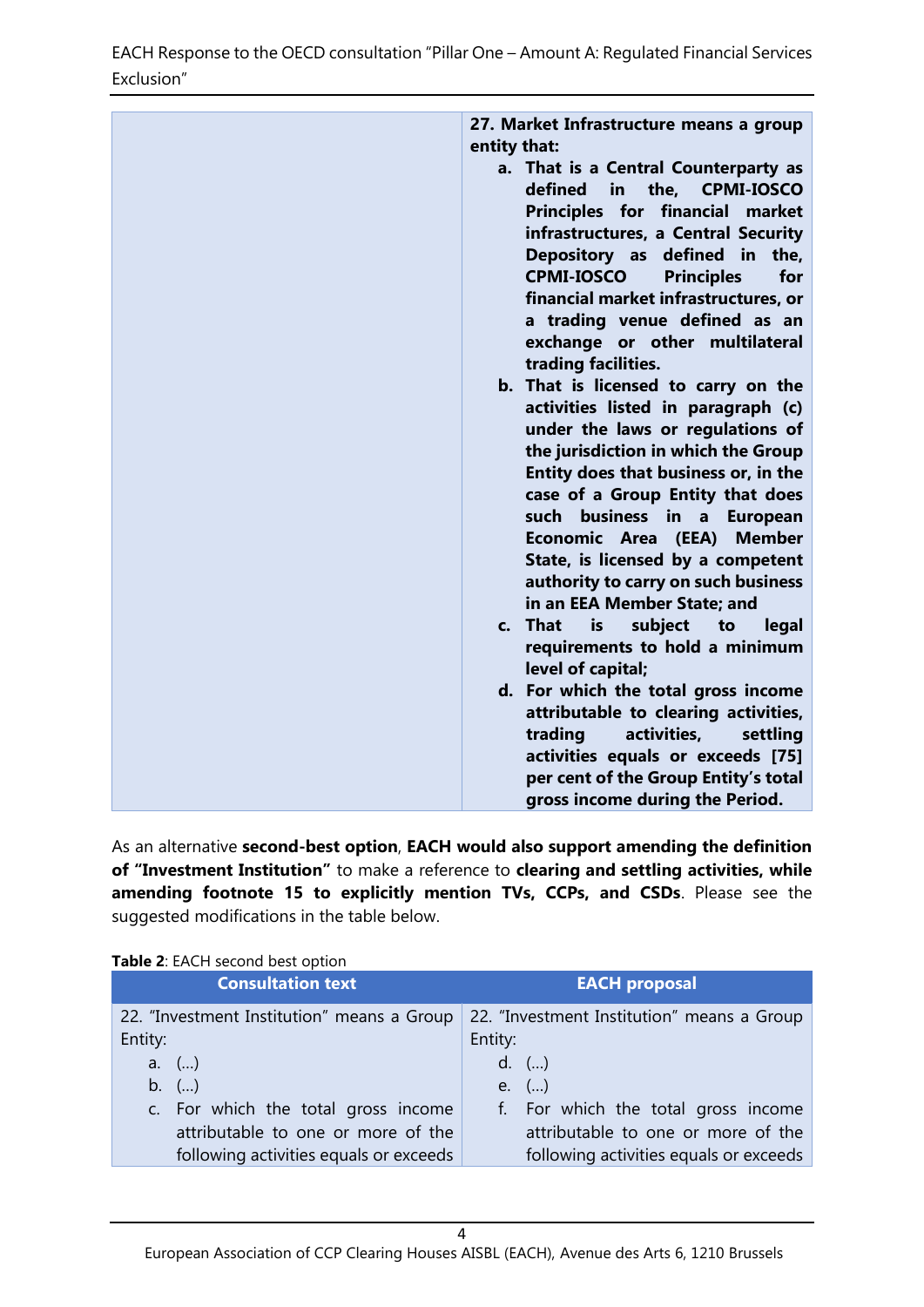| [75] per cent of the Group Entity's           | [75] per cent of the Group Entity's                        |
|-----------------------------------------------|------------------------------------------------------------|
| total gross income during the Period:         | total gross income during the Period:                      |
| dealing,<br>broking<br>i.<br>or               | dealing,<br>vi.<br>broking,<br>or                          |
| trading in Financial Assets                   | trading,<br>clearing<br>or                                 |
| for own account or for                        | settling<br>Financial<br>in                                |
| account of customers;                         | Assets for own account or                                  |
| and $/$ or                                    | for account of customers;                                  |
| ii.<br>holding<br>securities<br>in            | and $/$ or                                                 |
| inventory; and / or                           | vii.<br>holding securities<br>in                           |
| iii.<br>hedging<br>customer                   | inventory; and / or                                        |
| transactions; and / or                        | hedging<br>viii.<br>customer                               |
| iv.<br>participating<br>in                    | transactions; and / or                                     |
| underwriting,<br>mergers                      | participating<br>ix.<br>in                                 |
| acquisitions,<br>and                          | underwriting,<br>mergers                                   |
| syndication, securitisation                   | acquisitions,<br>and                                       |
| and securities issues and                     | syndication, securitisation                                |
| providing<br>financial                        | and securities issues and                                  |
| services related to such                      | providing<br>financial                                     |
| activities; 16 and / or                       | services related to such                                   |
| holding,<br>transferring,<br>V.               | activities; 16 and / or                                    |
| controlling, administering                    | holding, transferring,                                     |
| or distributing Financial                     | controlling, administering                                 |
| Assets for the account of                     | or distributing Financial                                  |
| other persons;                                | Assets for the account of                                  |
|                                               | other persons;                                             |
| Footnote 15                                   | Footnote 15                                                |
|                                               | The Commentary would explain that this is a                |
| The Commentary would explain that this is a   | generic term, intended to capture what may                 |
| generic term, intended to capture what may    | be called a custodial institution, investment              |
| be called a custodial institution, investment | bank, investment firm, or broker / dealer,                 |
| bank, investment firm, or broker / dealer.    | trading venue defined as an exchange or                    |
|                                               | other multilateral trading facilities, CCPs                |
|                                               | and CSDs as defined by CPMI-IOSCO in                       |
|                                               | <b>Principles</b><br>for Financial<br><b>Market</b><br>the |
|                                               | <b>Infrastructures (PFMIs).</b>                            |

As the European Association of CCP Clearing Houses, we would like to **focus our feedback** on the reasons why we believe that **CCPs should be included in the definition of Regulated Financial Institution**. For what concerns CSDs and Trading Tenues, we would kindly invite the OECD to refer to the relevant individual Associations' responses.

## **Why should CCPs be included in the definition of Regulated Financial Institution?**

As mentioned above, CCPs meet the licensing requirement, regulatory capital requirement, and activities requirement indicated in the consultation document.

5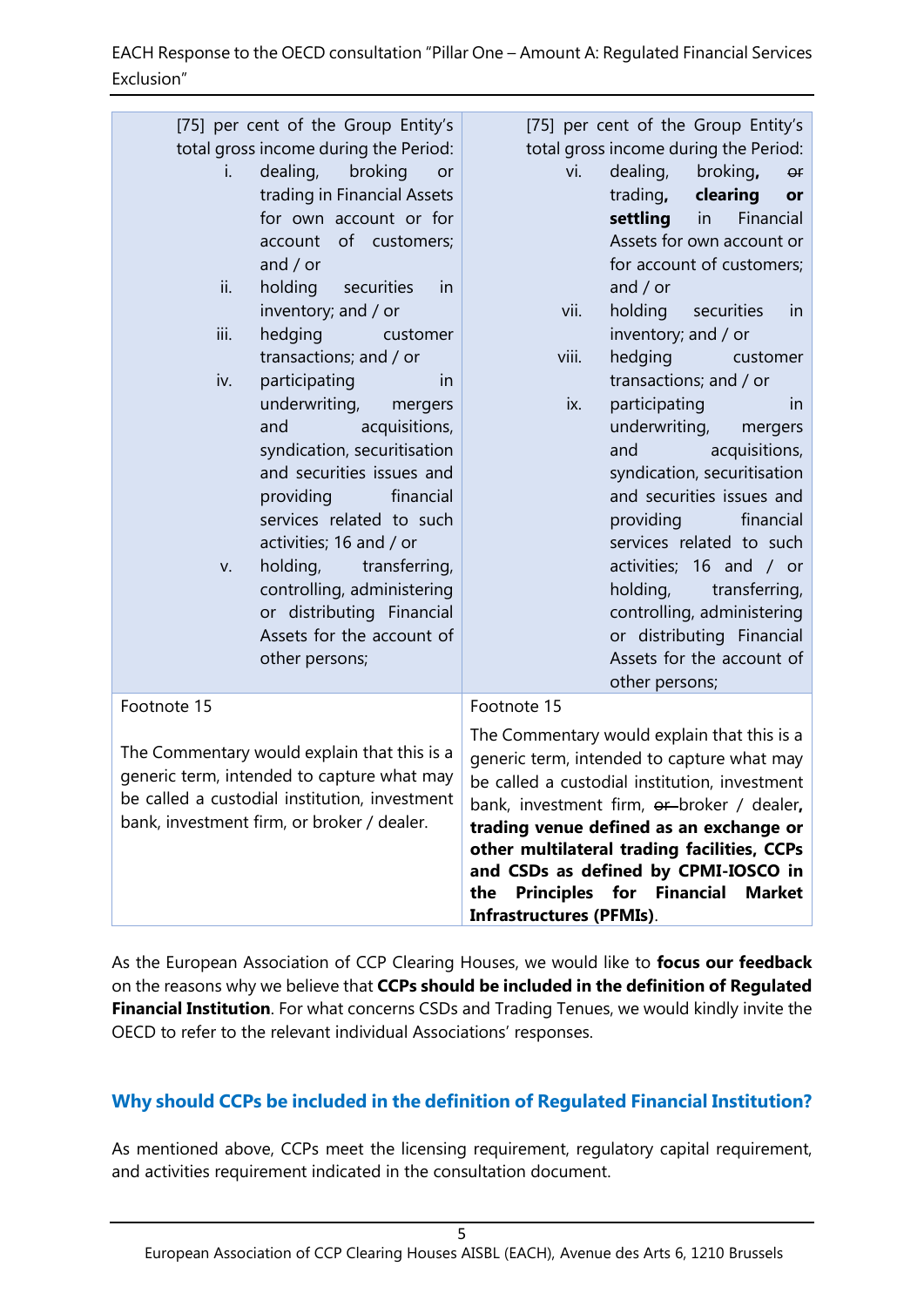## **Licensing requirement**

Paragraph 4.1.3 of the CPMI-IOSCO Principles for financial market infrastructures specifies that "FMIs that have been identified using these criteria should be regulated, supervised, and overseen by a central bank, market regulator, or other relevant authority. […]. For example, one or more authorities may have regulatory, supervisory, or oversight responsibility for an FMI registered, chartered, licensed, or designated as an entity that falls within a specific legislative mandate." In **Europe**, the procedures for the **authorisation of a European CCP** are strictly regulated via the EMIR Legislation<sup>3</sup>, specifically in Articles 14 to 21. More, in detail, such Articles define the following:

- Article 14 Conditions and procedures for the authorisation of a CCP
- Article 15 Extension of activities and services
- Article 16 Capital requirements
- Article 17 Procedure for granting and refusing authorisation
- Article 18 College
- Article 19 Opinion of the college
- Article 20 Withdrawal of the authorisation
- Article 21 Review and evaluation

A legal person established in the EU that intends to provide clearing services as a CCP has to **submit an application for authorisation to the national competent authority (NCA)** of the Member State where it is established which, in turns, immediately transmits all the information received from the applicant CCP to European Securities and Markets Authority (ESMA) and the college<sup>4</sup>. Such authorisation is granted **only upon unanimity of the members of the college** and **only for activities linked to clearing** and specifies the **services or activities which the CCP is authorised to provide** or perform including the classes of financial instruments covered by such authorisation. Furthermore, should the CCP wish to **extend its business** to additional services or activities not covered by the initial authorisation, a **specific request** must be submitted to the NCA.

In addition, the EMIR Legislation also regulates the **supervision of CCPs**, via Article 22.

## **Regulatory capital requirement**

European CCPs are subject, via Article 16 of EMIR, to have a **permanent and available initial capital of at least EUR 7,5 million**. Further detail concerning the capital requirements for CCPs (e.g. Capital requirements for winding down or restructuring, for operational and legal risk, etc.) can be found in the **Commission Delegated Regulation (EU) No 152/2013**<sup>5</sup>

<sup>3</sup> <https://eur-lex.europa.eu/legal-content/EN/TXT/PDF/?uri=CELEX:32012R0648&from=EN>

<sup>&</sup>lt;sup>4</sup> The college is composed by ESMA; the CCP's NCA; the competent authorities responsible for the supervision of the clearing members of the CCP; the competent authorities responsible for the supervision of trading venues served by the CCP; the competent authorities supervising CCPs with which interoperability arrangements have been established; the competent authorities supervising CSDs to which the CCP is linked; the relevant members of the ESCB responsible for the oversight of the CCP and the relevant members of the ESCB responsible for the oversight of the CCPs with which interoperability arrangements have been established; the central banks of issue of the most relevant Union currencies of the financial instruments cleared. 5 <https://eur-lex.europa.eu/legal-content/EN/TXT/PDF/?uri=CELEX:32013R0152&from=EN>